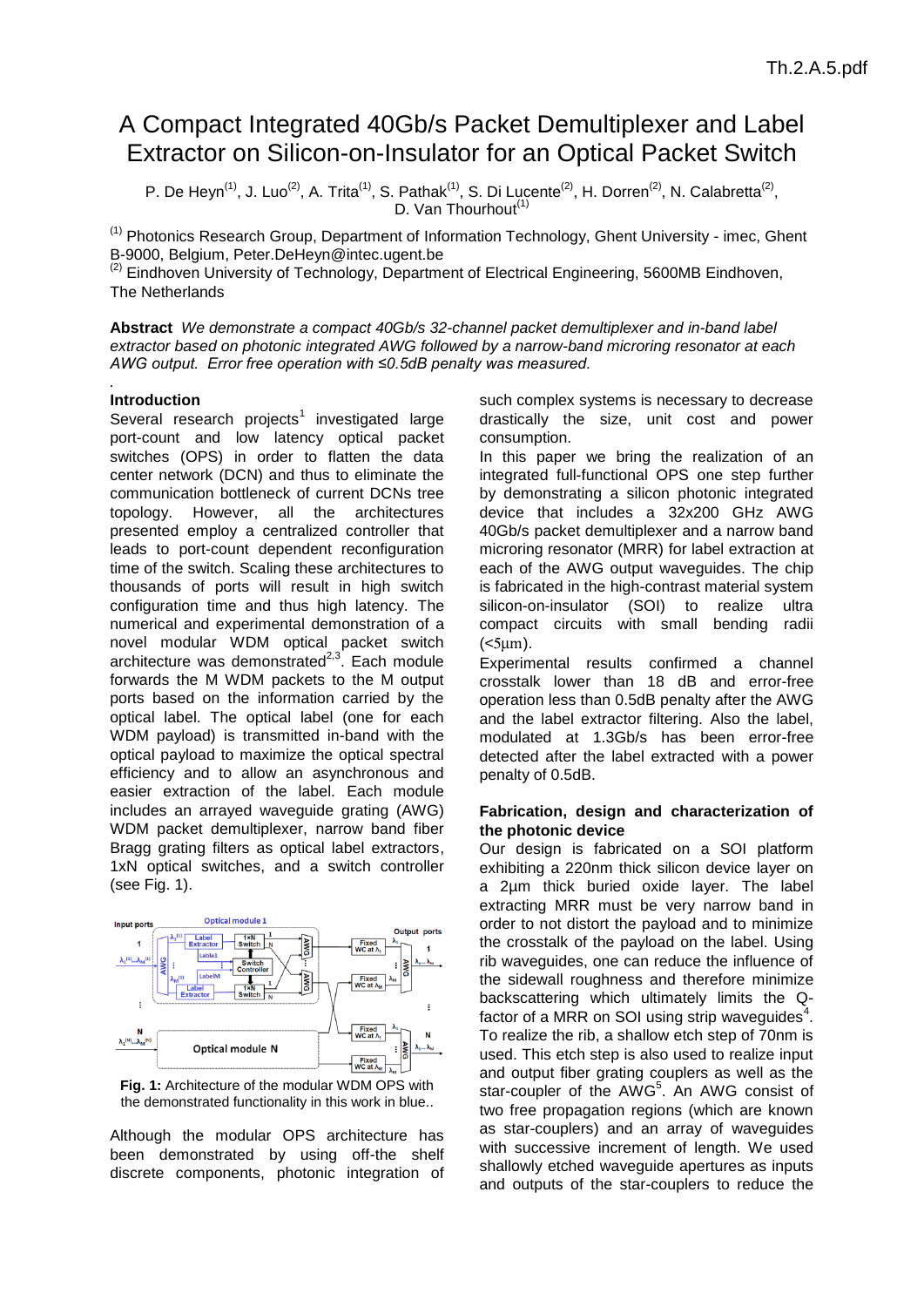reflections. To design the 32x200 GHz AWG we used 90 waveguides in the array.

The radius of the MRR is 35µm which corresponds with a free spectral range of 2.92nm, which is large enough to avoid any extra distortion of the incoming payload.

Both components are characterized first isolated from each other and then cascaded using a tunable laser. In [Fig. 2a](#page-1-0), the optical spectrum of the isolated AWG is plotted. The center channel insertion loss is small (-1.2dB) and the 1dB bandwidth (BW) is wide (0.56nm). With a roll-off factor (defined as 1dB BW/10dB BW) of 0.33, and a crosstalk below -18dB, this filter exhibits a channel response good enough to successfully demultiplex 40Gb/s signals.



<span id="page-1-0"></span>The optical spectrum of an isolated MRR is plotted in [Fig. 2b](#page-1-0). The extinction ratio (ER) of the through is large (-22.5dB) and the IL for the drop small (<0.5dB). The 3dB bandwidth (BW) is very narrow (77pm) to avoid distortion on the payload.



<span id="page-1-1"></span>In [Fig. 3,](#page-1-1) one can see a measured spectrum of the cascaded demultiplexer and label extractor which is used in this experiment. We will only evaluate the system with 3 payloads so only these channel responses are shown. The resonance peak of the MRR is clearly visible in the channel 0 response of the AWG. Due to waveguide dimension variations the exact position of the resonance is difficult to predict and active compensation will be necessary using integrated heaters to tune the resonance

# of the MRR $<sup>6</sup>$ .</sup>

In this case the resonance peak of the label extractor has a peak offset of 0.58nm from the center wavelength (channel 0) of the demultiplexer channel response.



<span id="page-1-2"></span>**Fig. 4**: Schematic of the experimental setup

[Fig. 4](#page-1-2) shows the experimental setup employed to demonstrate the packet demultiplexer and label extractor. The system operates as follows. Three carrier wavelengths (1548.16nm, 1549.67nm and 1551.15nm) are modulated at 40Gb/s and combined with one label modulated at 1.3Gb/s at 1549.08nm. The power of a single payload channel is 1.8dBm and the label is transmitted at power of -6dBm. The input spectrum of our experiment is plotted in [Fig. 5.](#page-1-3)



<span id="page-1-3"></span>**Fig. 5:** Input of experiment. Three payloads at 40Gb/s with one in-band label to transfer the forwarding information to the switch.

The goal of our experiment is to successfully demultiplex the center payload channel (0) from the adjacent payload channels, and to extract error-free the in-band label of the middle payload without distorting the payload itself. In [Fig. 6](#page-2-0), the spectrum of the through port of the label extractor (the extracted payload) is shown. One can see that both adjacent channels are successfully dropped with an ER of respectively -20.4dB and -17.6dB. The label has an extra - 23dB drop with respect to the power of payload 0, which is the combination of the ER of the ring, and the IL of the AWG (see [Fig. 3\)](#page-1-1). The IL of payload 0 is 14.8dB which includes the IL of two fiber grating coupler (each ±6dB), waveguide losses (1dB) and AWG (1.8dB).